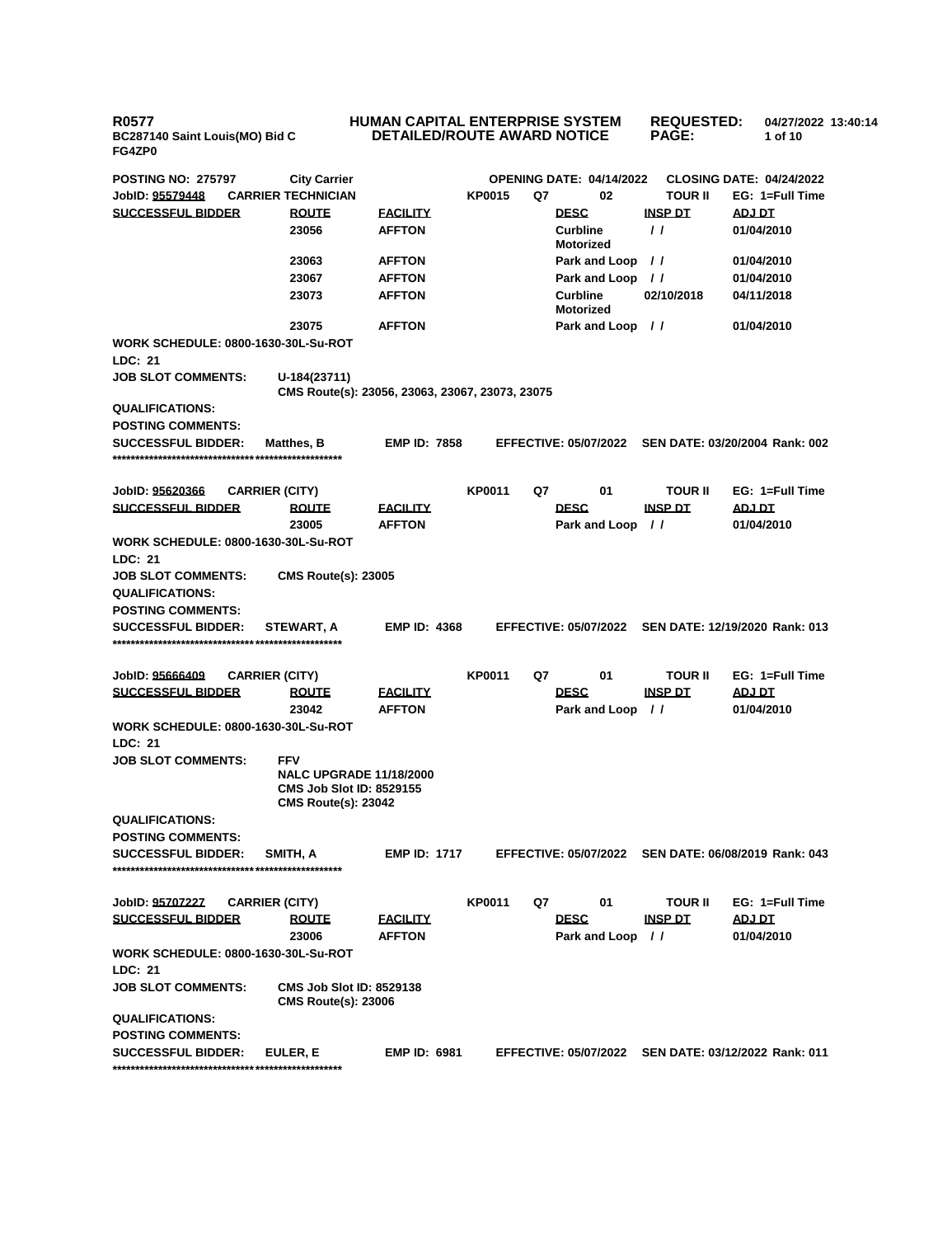| <b>R0577</b><br>BC287140 Saint Louis(MO) Bid C<br>FG4ZP0                  | <b>HUMAN CAPITAL ENTERPRISE SYSTEM</b><br><b>DETAILED/ROUTE AWARD NOTICE</b>                                                                                  |               |             |                              | <b>REQUESTED:</b><br><b>PAGE:</b> | 04/27/2022 13:40:14<br>2 of 10 |  |
|---------------------------------------------------------------------------|---------------------------------------------------------------------------------------------------------------------------------------------------------------|---------------|-------------|------------------------------|-----------------------------------|--------------------------------|--|
| JobID: 95735701<br><b>CARRIER (CITY)</b>                                  |                                                                                                                                                               | <b>KP0011</b> | Q7          | 01                           | <b>TOUR II</b>                    | EG: 1=Full Time                |  |
| <b>SUCCESSFUL BIDDER</b><br><b>ROUTE</b><br>23049                         | <b>FACILITY</b><br><b>AFFTON</b>                                                                                                                              |               | <b>DESC</b> | Park and Loop //             | <b>INSP DT</b>                    | <b>ADJ DT</b><br>01/04/2010    |  |
| <b>WORK SCHEDULE: 0800-1630-30L-Su-ROT</b>                                |                                                                                                                                                               |               |             |                              |                                   |                                |  |
| <b>LDC: 21</b>                                                            |                                                                                                                                                               |               |             |                              |                                   |                                |  |
| <b>JOB SLOT COMMENTS:</b><br>LONG LIFE VEH.<br><b>CMS Route(s): 23049</b> | <b>NALC UPGRADE 11/18/2000</b><br><b>CMS Job Slot ID: 8529162</b>                                                                                             |               |             |                              |                                   |                                |  |
| QUALIFICATIONS:                                                           |                                                                                                                                                               |               |             |                              |                                   |                                |  |
| <b>POSTING COMMENTS:</b>                                                  |                                                                                                                                                               |               |             |                              |                                   |                                |  |
| <b>SUCCESSFUL BIDDER:</b><br><b>ANDRUS, D</b>                             | <b>EMP ID: 1883</b>                                                                                                                                           |               |             | <b>EFFECTIVE: 05/07/2022</b> |                                   | SEN DATE: 11/24/2018 Rank: 014 |  |
| <b>CARRIER TECHNICIAN</b><br>JobID: 95475514                              |                                                                                                                                                               | <b>KP0015</b> | Q7          | 02                           | <b>TOUR II</b>                    | EG: 1=Full Time                |  |
| <b>SUCCESSFUL BIDDER</b><br><b>ROUTE</b>                                  | <b>FACILITY</b>                                                                                                                                               |               | <b>DESC</b> |                              | <b>INSP DT</b>                    | <b>ADJ DT</b>                  |  |
| 10008                                                                     | <b>CHOUTEAU</b>                                                                                                                                               |               |             | Park and Loop 10/03/2009     |                                   | 03/03/2016                     |  |
| 10011                                                                     | <b>CHOUTEAU</b>                                                                                                                                               |               |             | Park and Loop 10/03/2009     |                                   | 03/03/2016                     |  |
| 10021                                                                     | <b>CHOUTEAU</b>                                                                                                                                               |               |             | Park and Loop 10/03/2009     |                                   | 03/03/2016                     |  |
| 10056                                                                     | <b>CHOUTEAU</b>                                                                                                                                               |               |             | Park and Loop 10/03/2009     |                                   | 03/03/2016                     |  |
| 10084                                                                     | <b>CHOUTEAU</b>                                                                                                                                               |               |             | Park and Loop 10/03/2009     |                                   | 03/03/2016                     |  |
| <b>WORK SCHEDULE: 0600-1430-30L-Su-ROT</b><br>LDC: 21                     |                                                                                                                                                               |               |             |                              |                                   |                                |  |
| <b>JOB SLOT COMMENTS:</b><br>T-36(10702), LLV                             | <b>CMS Job Slot ID: 8529497</b><br>CMS Route(s): 10021, 10084, 10008, 10056, 10011                                                                            |               |             |                              |                                   |                                |  |
| <b>QUALIFICATIONS:</b>                                                    |                                                                                                                                                               |               |             |                              |                                   |                                |  |
| <b>POSTING COMMENTS:</b>                                                  |                                                                                                                                                               |               |             |                              |                                   |                                |  |
| <b>SUCCESSFUL BIDDER:</b><br>EVANS, K                                     | <b>EMP ID: 0805</b>                                                                                                                                           |               |             | <b>EFFECTIVE: 05/07/2022</b> |                                   | SEN DATE: 12/07/2019 Rank: 012 |  |
| JobID: 95627970<br><b>CARRIER (CITY)</b>                                  |                                                                                                                                                               | <b>KP0011</b> | Q7          | 01                           | <b>TOUR II</b>                    | EG: 1=Full Time                |  |
| <b>SUCCESSFUL BIDDER</b><br><b>ROUTE</b>                                  | <b>FACILITY</b>                                                                                                                                               |               | <b>DESC</b> |                              | <b>INSP DT</b>                    | <b>ADJ DT</b>                  |  |
| 10082                                                                     | <b>CHOUTEAU</b>                                                                                                                                               |               |             | Park and Loop 10/03/2009     |                                   | 03/03/2016                     |  |
| <b>WORK SCHEDULE: 0730-1600-30L-Su-ROT</b>                                |                                                                                                                                                               |               |             |                              |                                   |                                |  |
| <b>LDC: 21</b>                                                            |                                                                                                                                                               |               |             |                              |                                   |                                |  |
| <b>JOB SLOT COMMENTS:</b><br><b>CMS Route(s): 10082</b><br>eff 08/04/18.  | <b>1 HOUR EXPRESS RUN TO MARYVILLE GARDENS</b><br><b>CMS Job Slot ID: 8529491</b><br>Employee moved to duplicate position 72091776 in order to delete NOA 926 |               |             |                              |                                   |                                |  |
| <b>QUALIFICATIONS:</b>                                                    |                                                                                                                                                               |               |             |                              |                                   |                                |  |
| <b>POSTING COMMENTS:</b>                                                  |                                                                                                                                                               |               |             |                              |                                   |                                |  |
| <b>SUCCESSFUL BIDDER:</b><br>JACKSON, D                                   | <b>EMP ID: 5261</b>                                                                                                                                           |               |             | <b>EFFECTIVE: 05/07/2022</b> |                                   | SEN DATE: 05/23/2020 Rank: 002 |  |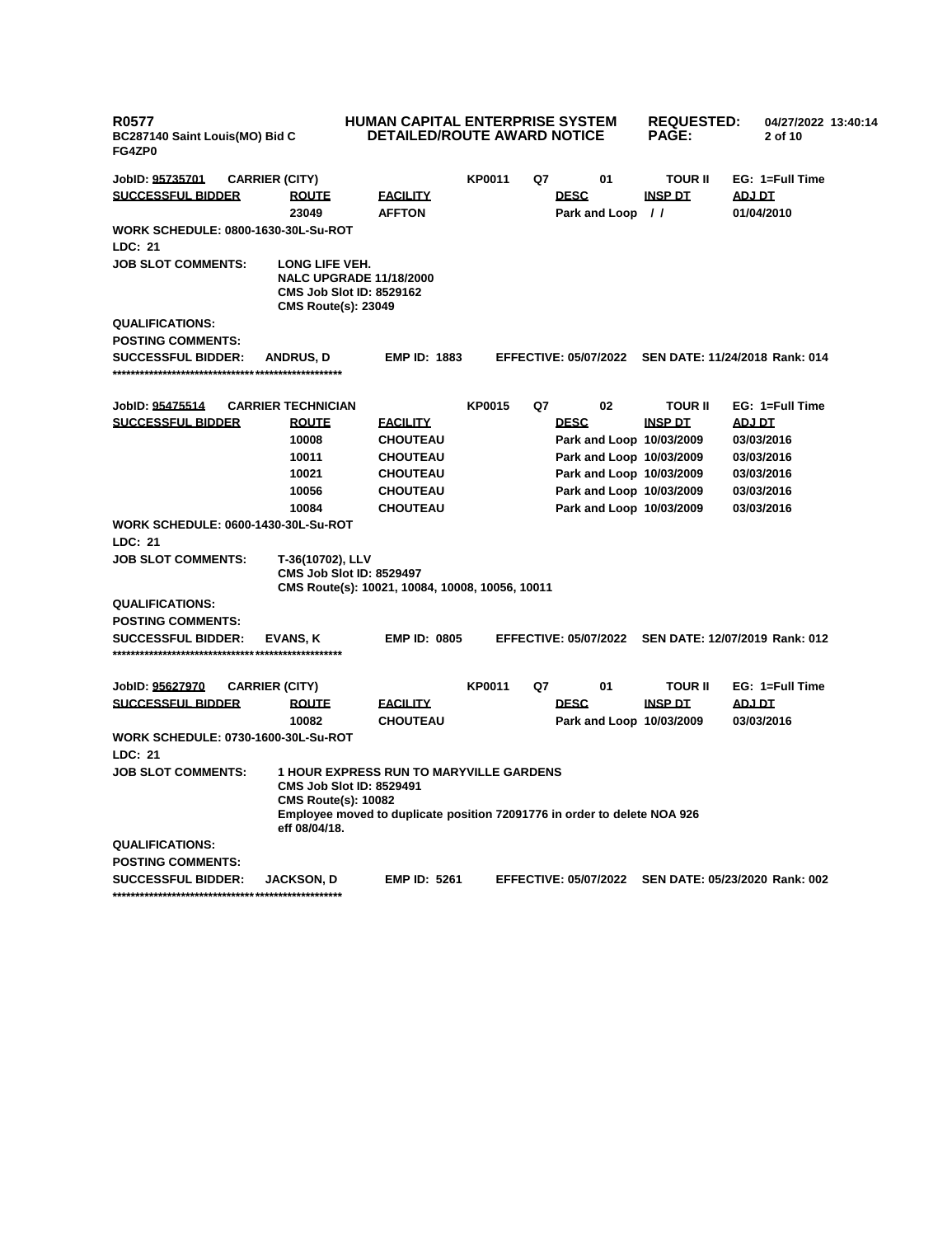| R0577<br>BC287140 Saint Louis(MO) Bid C<br>FG4ZP0 |                                                                                                               | <b>HUMAN CAPITAL ENTERPRISE SYSTEM</b><br><b>DETAILED/ROUTE AWARD NOTICE</b> |               |    |                                         | <b>REQUESTED:</b><br><b>PAGE:</b> | 04/27/2022 13:40:14<br>3 of 10                       |  |
|---------------------------------------------------|---------------------------------------------------------------------------------------------------------------|------------------------------------------------------------------------------|---------------|----|-----------------------------------------|-----------------------------------|------------------------------------------------------|--|
| JobID: <u>95849628</u>                            | <b>CARRIER (CITY)</b>                                                                                         |                                                                              | <b>KP0011</b> | Q7 | 01                                      | <b>TOUR II</b>                    | EG: 1=Full Time                                      |  |
| <b>SUCCESSFUL BIDDER</b>                          | <b>ROUTE</b>                                                                                                  | <b>FACILITY</b>                                                              |               |    | <b>DESC</b>                             | <b>INSP DT</b>                    | ADJ DT                                               |  |
|                                                   | 10009                                                                                                         | <b>CHOUTEAU</b>                                                              |               |    | Park and Loop 10/03/2009                |                                   | 03/03/2016                                           |  |
| WORK SCHEDULE: 0600-1430-30L-Su-ROT               |                                                                                                               |                                                                              |               |    |                                         |                                   |                                                      |  |
| <b>LDC: 21</b>                                    |                                                                                                               |                                                                              |               |    |                                         |                                   |                                                      |  |
| <b>JOB SLOT COMMENTS:</b>                         | <b>LLV</b><br><b>NALC UPGRADE 11/18/2000</b><br><b>CMS Job Slot ID: 8529476</b><br><b>CMS Route(s): 10009</b> |                                                                              |               |    |                                         |                                   |                                                      |  |
| <b>QUALIFICATIONS:</b>                            |                                                                                                               |                                                                              |               |    |                                         |                                   |                                                      |  |
| <b>POSTING COMMENTS:</b>                          |                                                                                                               |                                                                              |               |    |                                         |                                   |                                                      |  |
| <b>SUCCESSFUL BIDDER:</b>                         | <b>HARLEY, K</b>                                                                                              | <b>EMP ID: 7711</b>                                                          |               |    | <b>EFFECTIVE: 05/07/2022</b>            |                                   | SEN DATE: 05/11/2019 Rank: 022                       |  |
| JobID: <u>95854079</u>                            | <b>CARRIER (CITY)</b>                                                                                         |                                                                              | KP0011        | Q7 | 01                                      | <b>TOUR II</b>                    | EG: 1=Full Time                                      |  |
| <b>SUCCESSFUL BIDDER</b>                          | <b>ROUTE</b><br>05052                                                                                         | <b>FACILITY</b><br><b>CLAYTON</b>                                            |               |    | <b>DESC</b><br>Park and Loop 04/09/2018 | <b>INSP DT</b>                    | <b>ADJ DT</b><br>06/14/2018                          |  |
| WORK SCHEDULE: 0830-1700-30L-Su-ROT               |                                                                                                               |                                                                              |               |    |                                         |                                   |                                                      |  |
| <b>LDC: 21</b>                                    |                                                                                                               |                                                                              |               |    |                                         |                                   |                                                      |  |
| <b>JOB SLOT COMMENTS:</b>                         | LLV<br><b>NALC UPGRADE 11/18/2000</b><br><b>CMS Job Slot ID: 8529091</b><br><b>CMS Route(s): 05052</b>        |                                                                              |               |    |                                         |                                   |                                                      |  |
| <b>QUALIFICATIONS:</b>                            |                                                                                                               |                                                                              |               |    |                                         |                                   |                                                      |  |
| <b>POSTING COMMENTS:</b>                          |                                                                                                               |                                                                              |               |    |                                         |                                   |                                                      |  |
| <b>SUCCESSFUL BIDDER:</b>                         | Snelson, E                                                                                                    | <b>EMP ID: 2695</b>                                                          |               |    | <b>EFFECTIVE: 05/07/2022</b>            |                                   | SEN DATE: 10/07/2000 Rank: 003                       |  |
|                                                   |                                                                                                               |                                                                              |               |    |                                         |                                   |                                                      |  |
| JobID: <u>95727653</u>                            | <b>CARRIER (CITY)</b>                                                                                         |                                                                              | <b>KP0011</b> | Q7 | 01                                      | <b>TOUR II</b>                    | EG: 1=Full Time                                      |  |
| <b>SUCCESSFUL BIDDER</b>                          | <u>ROUTE</u>                                                                                                  | <b>FACILITY</b>                                                              |               |    | <b>DESC</b>                             | <b>INSP DT</b>                    | <b>ADJ DT</b>                                        |  |
|                                                   | 17061                                                                                                         |                                                                              |               |    | Park and Loop //                        |                                   | 07/24/2009                                           |  |
| WORK SCHEDULE: 0830-1700-30L-Su-ROT               |                                                                                                               |                                                                              |               |    |                                         |                                   |                                                      |  |
| <b>LDC: 21</b>                                    |                                                                                                               |                                                                              |               |    |                                         |                                   |                                                      |  |
| <b>JOB SLOT COMMENTS:</b>                         | MO 63105<br><b>CMS Job Slot ID: 8529282</b><br><b>CMS Route(s): 17061</b>                                     | THIS POSITION REPORTS TO THE CLAYTON BRANCH, 7750 MARYLAND AVE, ST LOUIS     |               |    |                                         |                                   |                                                      |  |
| <b>QUALIFICATIONS:</b>                            |                                                                                                               |                                                                              |               |    |                                         |                                   |                                                      |  |
| <b>POSTING COMMENTS:</b>                          |                                                                                                               |                                                                              |               |    |                                         |                                   |                                                      |  |
| <b>SUCCESSFUL BIDDER:</b>                         | SHI, K                                                                                                        | <b>EMP ID: 3596</b>                                                          |               |    |                                         |                                   | EFFECTIVE: 05/07/2022 SEN DATE: 02/15/2020 Rank: 009 |  |
| JobID: <u>95775291</u>                            | <b>CARRIER (CITY)</b>                                                                                         |                                                                              | <b>KP0011</b> | Q7 | 01                                      | <b>TOUR II</b>                    | EG: 1=Full Time                                      |  |
| SUCCESSFUL BIDDER                                 | <b>ROUTE</b><br>17073                                                                                         | <b>FACILITY</b>                                                              |               |    | <b>DESC</b><br>Park and Loop //         | <b>INSP DT</b>                    | ADJ DT<br>07/24/2009                                 |  |
| <b>WORK SCHEDULE: 0830-1700-30L-Su-ROT</b>        |                                                                                                               |                                                                              |               |    |                                         |                                   |                                                      |  |
| LDC: 67<br><b>JOB SLOT COMMENTS:</b>              | <b>CMS Job Slot ID: 8529287</b><br><b>CMS Route(s): 17073</b>                                                 |                                                                              |               |    |                                         |                                   |                                                      |  |
| <b>QUALIFICATIONS:</b>                            |                                                                                                               |                                                                              |               |    |                                         |                                   |                                                      |  |
| <b>POSTING COMMENTS:</b>                          |                                                                                                               |                                                                              |               |    |                                         |                                   |                                                      |  |
| <b>SUCCESSFUL BIDDER:</b>                         | <b>BANKS, V</b>                                                                                               | <b>EMP ID: 9906</b>                                                          |               |    | <b>EFFECTIVE: 05/07/2022</b>            |                                   | SEN DATE: 09/20/2014 Rank: 031                       |  |
|                                                   |                                                                                                               |                                                                              |               |    |                                         |                                   |                                                      |  |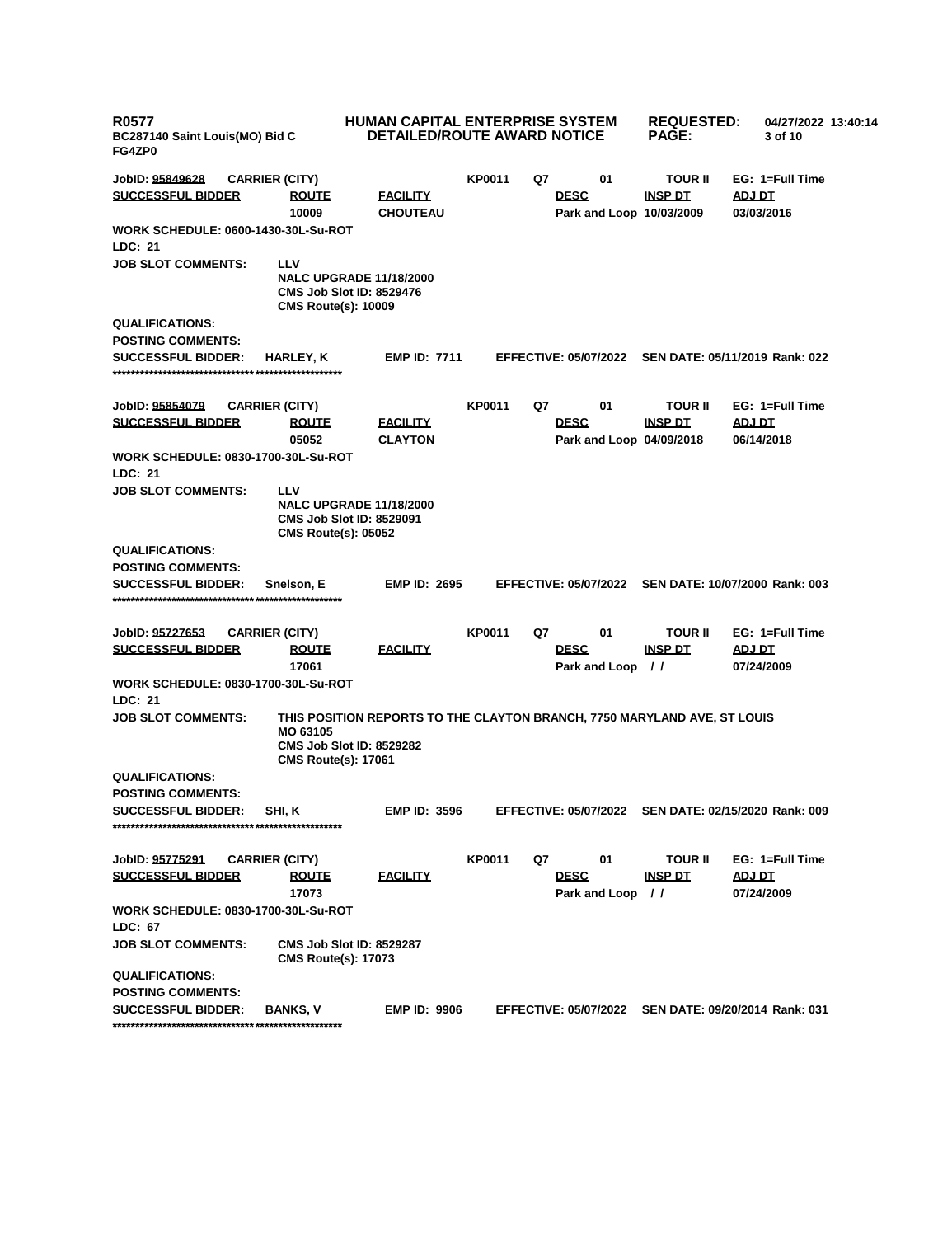| R0577<br>BC287140 Saint Louis(MO) Bid C<br>FG4ZP0 |                                                                                                 | <b>HUMAN CAPITAL ENTERPRISE SYSTEM</b><br><b>DETAILED/ROUTE AWARD NOTICE</b> |               |                   |                                     | <b>REQUESTED:</b><br><b>PAGE:</b> |               | 04/27/2022 13:40:14<br>4 of 10 |  |
|---------------------------------------------------|-------------------------------------------------------------------------------------------------|------------------------------------------------------------------------------|---------------|-------------------|-------------------------------------|-----------------------------------|---------------|--------------------------------|--|
| JobID: 95619973                                   | <b>CARRIER (CITY)</b>                                                                           |                                                                              | <b>KP0011</b> | Q7                | 01                                  | <b>TOUR II</b>                    |               | EG: 1=Full Time                |  |
| <b>SUCCESSFUL BIDDER</b>                          | <b>ROUTE</b>                                                                                    | <b>FACILITY</b>                                                              |               |                   | <b>DESC</b>                         | <b>INSP DT</b>                    | ADJ DT        |                                |  |
|                                                   | 14092                                                                                           | <b>TIMOTHY M GAFFNEY</b>                                                     |               |                   | Park and Loop 03/04/2019            |                                   |               | 06/12/2019                     |  |
| <b>WORK SCHEDULE: 0900-1730-30L-Su-ROT</b>        |                                                                                                 |                                                                              |               |                   |                                     |                                   |               |                                |  |
| <b>LDC: 21</b>                                    |                                                                                                 |                                                                              |               |                   |                                     |                                   |               |                                |  |
| <b>JOB SLOT COMMENTS:</b>                         | <b>NALC UPGRADE 11/18/2000</b><br><b>CMS Job Slot ID: 8529771</b><br><b>CMS Route(s): 14092</b> | LONG LIFE VEH. DRIVE OUT AGREEMENT                                           |               |                   |                                     |                                   |               |                                |  |
| <b>QUALIFICATIONS:</b>                            |                                                                                                 |                                                                              |               |                   |                                     |                                   |               |                                |  |
| <b>POSTING COMMENTS:</b>                          |                                                                                                 |                                                                              |               |                   |                                     |                                   |               |                                |  |
| <b>SUCCESSFUL BIDDER:</b>                         | <b>BOUSSO LO, M</b>                                                                             | <b>EMP ID: 4265</b>                                                          |               |                   | <b>EFFECTIVE: 05/07/2022</b>        | SEN DATE: 02/12/2022 Rank: 009    |               |                                |  |
| JobID: 95810702                                   | <b>CARRIER (CITY)</b>                                                                           |                                                                              | <b>KP0011</b> | Q7                | 01                                  | <b>TOUR II</b>                    |               | EG: 1=Full Time                |  |
| <b>NO SUCCESSFUL BIDDER</b>                       | <b>ROUTE</b><br>16084                                                                           | <b>FACILITY</b><br><b>GRAVOIS</b>                                            |               |                   | <b>DESC</b><br>Park and Loop        | <b>INSP DT</b><br>$\frac{1}{2}$   | <b>ADJ DT</b> | 02/24/2012                     |  |
| <b>WORK SCHEDULE: 0700-1530-30L-Su-ROT</b>        |                                                                                                 |                                                                              |               |                   |                                     |                                   |               |                                |  |
| <b>LDC: 21</b>                                    |                                                                                                 |                                                                              |               |                   |                                     |                                   |               |                                |  |
| <b>JOB SLOT COMMENTS:</b>                         | <b>CMS ROUTE: 16084</b>                                                                         |                                                                              |               |                   |                                     |                                   |               |                                |  |
| <b>QUALIFICATIONS:</b>                            |                                                                                                 |                                                                              |               |                   |                                     |                                   |               |                                |  |
| <b>POSTING COMMENTS:</b>                          |                                                                                                 |                                                                              |               |                   |                                     |                                   |               |                                |  |
| <b>NO SUCCESSFUL BIDDER:</b>                      |                                                                                                 | <b>EMP ID: 0000</b>                                                          |               | <b>EFFECTIVE:</b> |                                     | <b>SEN DATE:</b>                  |               | <b>Rank: 000</b>               |  |
| JobID: 95493831                                   | <b>CARRIER (CITY)</b>                                                                           |                                                                              | <b>KP0011</b> | Q7                | 01                                  |                                   |               | EG: 1=Full Time                |  |
| <b>SUCCESSFUL BIDDER</b>                          | <b>ROUTE</b>                                                                                    | <b>FACILITY</b>                                                              |               |                   | <b>DESC</b>                         | <b>INSP DT</b>                    | <b>ADJ DT</b> |                                |  |
|                                                   | 36089                                                                                           | <b>JENNINGS</b>                                                              |               |                   | <b>Curbline</b><br><b>Motorized</b> | 10/14/2009                        |               | 09/23/2019                     |  |
| <b>WORK SCHEDULE: 0800-1630-30L-Su-ROT</b>        |                                                                                                 |                                                                              |               |                   |                                     |                                   |               |                                |  |
| LDC: 21                                           |                                                                                                 |                                                                              |               |                   |                                     |                                   |               |                                |  |
| <b>JOB SLOT COMMENTS:</b>                         | LLV<br><b>CMS Job Slot ID: 8530249</b><br><b>CMS Route(s): 36089</b>                            |                                                                              |               |                   |                                     |                                   |               |                                |  |
| <b>QUALIFICATIONS:</b>                            |                                                                                                 |                                                                              |               |                   |                                     |                                   |               |                                |  |
| <b>POSTING COMMENTS:</b>                          |                                                                                                 |                                                                              |               |                   |                                     |                                   |               |                                |  |
| <b>SUCCESSFUL BIDDER:</b>                         | Reynolds, J                                                                                     | <b>EMP ID: 4637</b>                                                          |               |                   | <b>EFFECTIVE: 05/07/2022</b>        | SEN DATE: 11/01/2003 Rank: 004    |               |                                |  |
|                                                   |                                                                                                 |                                                                              |               |                   |                                     |                                   |               |                                |  |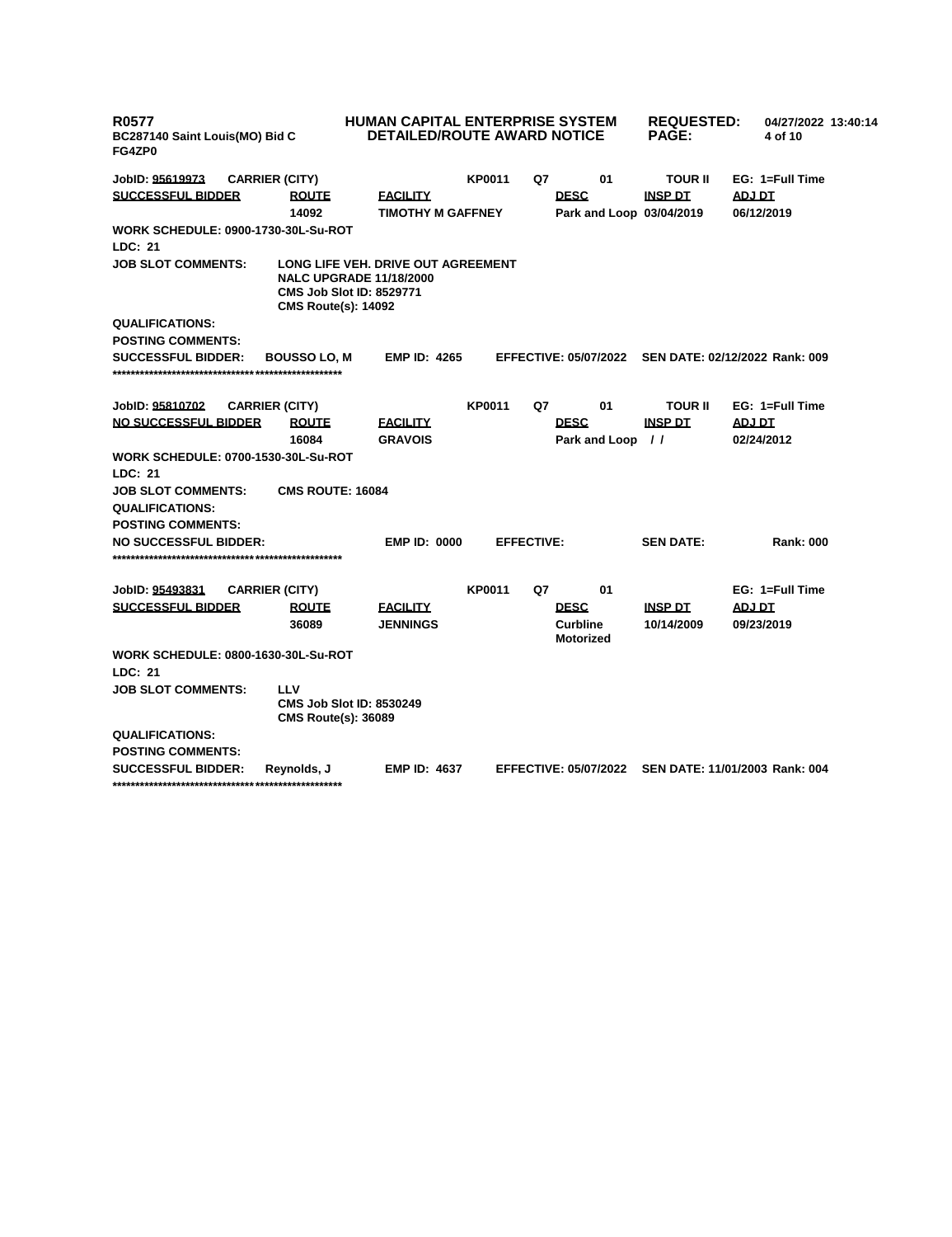**R0577 BC287140 Saint Louis(MO) Bid C FG4ZP0**

## **HUMAN CAPITAL ENTERPRISE SYSTEM DETAILED/ROUTE AWARD NOTICE**

**REQUESTED: PAGE:**

**04/27/2022 13:40:14**

**5 of 10** 

**JobID: 95872904 CARRIER TECHNICIAN KP0015 Q7 02 TOUR II EG: 1=Full Time SUCCESSFUL BIDDER ROUTE FACILITY DESC INSP DT ADJ DT 36040 JENNINGS Curbline Motorized 10/14/2009 09/23/2019 36047 JENNINGS Curbline Motorized 10/14/2009 09/23/2019 36062 JENNINGS Park and Loop 10/14/2009 09/23/2019 36092 JENNINGS Curbline Motorized 10/14/2009 09/23/2019 36094 JENNINGS Park and Loop 10/14/2009 09/23/2019 WORK SCHEDULE: 0800-1630-30L-Su-ROT LDC: 21 JOB SLOT COMMENTS: (36702) CMS Job Slot ID: 8530016 CMS Route(s): 36094, 36092, 36062, 36047, 36040 QUALIFICATIONS: POSTING COMMENTS: SUCCESSFUL BIDDER: FAYNE, J EMP ID: 8863 EFFECTIVE: 05/07/2022 SEN DATE: 01/20/2018 Rank: 079 \*\*\*\*\*\*\*\*\*\*\*\*\*\*\*\*\*\*\*\*\*\*\*\*\*\*\*\*\*\*\*\*\*\*\*\*\*\*\*\*\*\*\*\*\*\*\*\*\*\* JobID: 95879083 CARRIER (CITY) KP0011 Q7 01 TOUR II EG: 1=Full Time SUCCESSFUL BIDDER ROUTE FACILITY DESC INSP DT ADJ DT 36062 JENNINGS Park and Loop 10/14/2009 09/23/2019 WORK SCHEDULE: 0800-1630-30L-Su-ROT LDC: 21 JOB SLOT COMMENTS: CMS Job Slot ID: 8530034 CMS Route(s): 36062 QUALIFICATIONS: POSTING COMMENTS: SUCCESSFUL BIDDER: WRIGHT, A EMP ID: 7083 EFFECTIVE: 05/07/2022 SEN DATE: 06/08/2019 Rank: 053 \*\*\*\*\*\*\*\*\*\*\*\*\*\*\*\*\*\*\*\*\*\*\*\*\*\*\*\*\*\*\*\*\*\*\*\*\*\*\*\*\*\*\*\*\*\*\*\*\*\* JobID: 72880727 CARRIER (CITY) KP0011 Q7 01 TOUR II EG: 1=Full Time SUCCESSFUL BIDDER ROUTE FACILITY DESC INSP DT ADJ DT 19094 MACKENZIE POINTE Other / / 11/16/2021 WORK SCHEDULE: 0800-1630-30L-Su-ROT LDC: 21 JOB SLOT COMMENTS: Aux Route made into full route due to inspection of station completed 11/5/21 QUALIFICATIONS: POSTING COMMENTS: SUCCESSFUL BIDDER: CHATMAN, S EMP ID: 3905 EFFECTIVE: 05/07/2022 SEN DATE: 02/12/2022 Rank: 003 \*\*\*\*\*\*\*\*\*\*\*\*\*\*\*\*\*\*\*\*\*\*\*\*\*\*\*\*\*\*\*\*\*\*\*\*\*\*\*\*\*\*\*\*\*\*\*\*\*\* JobID: 95672090 CARRIER (CITY) KP0011 Q7 01 TOUR II EG: 1=Full Time NO SUCCESSFUL BIDDER ROUTE FACILITY DESC INSP DT ADJ DT 19050 MACKENZIE POINTE Park and Loop 04/09/2012 07/19/2012 WORK SCHEDULE: 0800-1630-30L-Su-ROT LDC: 21 JOB SLOT COMMENTS: CMS Job Slot ID: 8529905 CMS Route(s): 19050 QUALIFICATIONS: POSTING COMMENTS: NO SUCCESSFUL BIDDER: EMP ID: 0000 EFFECTIVE: SEN DATE: Rank: 000**

**\*\*\*\*\*\*\*\*\*\*\*\*\*\*\*\*\*\*\*\*\*\*\*\*\*\*\*\*\*\*\*\*\*\*\*\*\*\*\*\*\*\*\*\*\*\*\*\*\*\***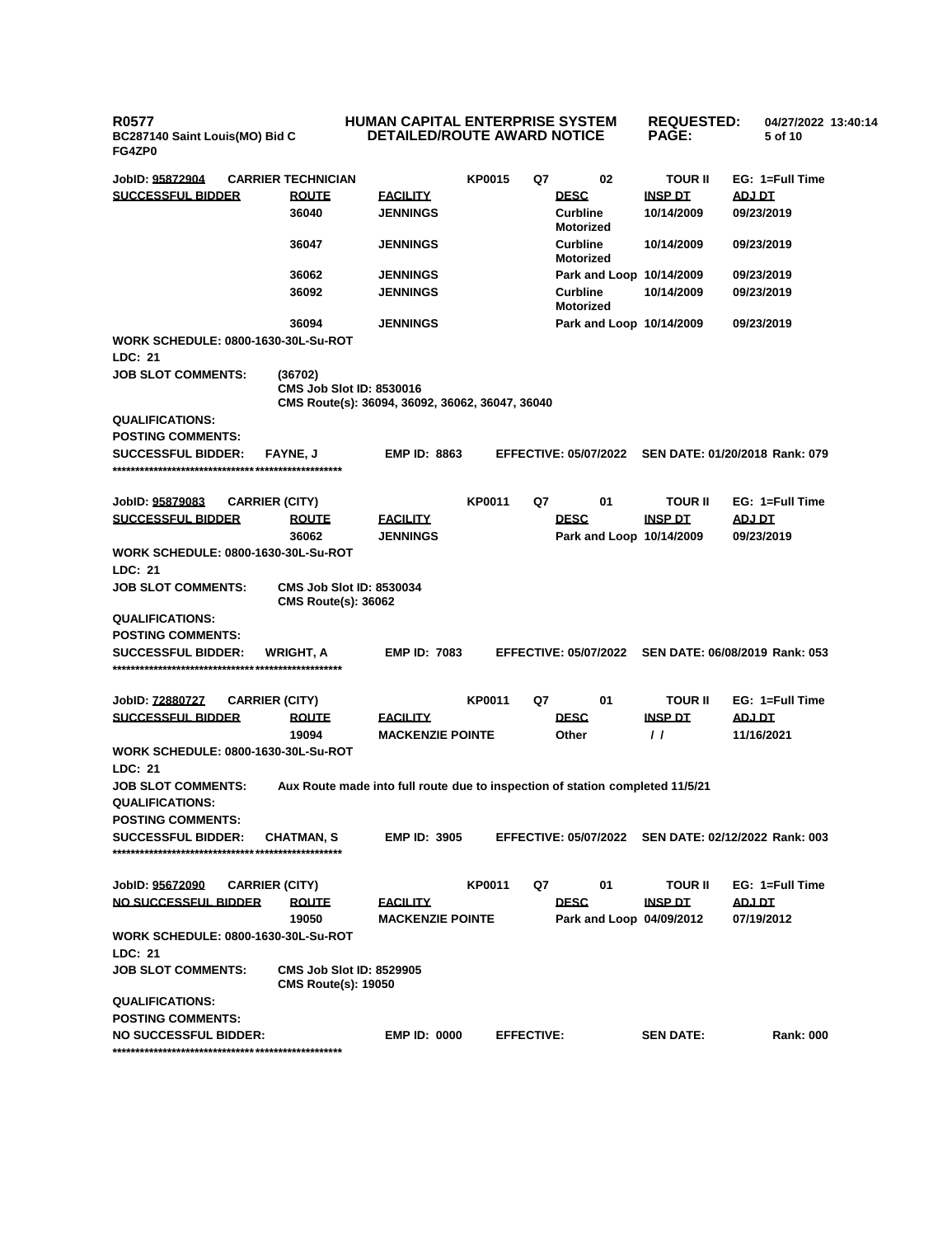| <b>R0577</b><br>BC287140 Saint Louis(MO) Bid C<br>FG4ZP0     |                                                                                                         | <b>HUMAN CAPITAL ENTERPRISE SYSTEM</b><br><b>DETAILED/ROUTE AWARD NOTICE</b>                                          |               |    |                                         | <b>REQUESTED:</b><br><b>PAGE:</b> | 04/27/2022 13:40:14<br>6 of 10 |  |
|--------------------------------------------------------------|---------------------------------------------------------------------------------------------------------|-----------------------------------------------------------------------------------------------------------------------|---------------|----|-----------------------------------------|-----------------------------------|--------------------------------|--|
| JobID: 95868564                                              | <b>CARRIER (CITY)</b>                                                                                   |                                                                                                                       | <b>KP0011</b> | Q7 | 01                                      | <b>TOUR II</b>                    | EG: 1=Full Time                |  |
| <b>SUCCESSFUL BIDDER</b>                                     | <b>ROUTE</b><br>19071                                                                                   | <u>FACILITY</u><br><b>MACKENZIE POINTE</b>                                                                            |               |    | <b>DESC</b><br>Park and Loop 04/09/2012 | <b>INSP DT</b>                    | ADJ DT<br>07/19/2012           |  |
| WORK SCHEDULE: 0800-1630-30L-Su-ROT<br>LDC: 21               |                                                                                                         |                                                                                                                       |               |    |                                         |                                   |                                |  |
| <b>JOB SLOT COMMENTS:</b>                                    | <b>LONG LIFE VEH</b><br><b>CMS Job Slot ID: 8529886</b><br><b>CMS Route(s): 19071</b>                   | <b>REPLACES JOB 1475144 NALC UPGRADE 11/18/2000</b>                                                                   |               |    |                                         |                                   |                                |  |
| <b>QUALIFICATIONS:</b>                                       |                                                                                                         |                                                                                                                       |               |    |                                         |                                   |                                |  |
| <b>POSTING COMMENTS:</b>                                     |                                                                                                         |                                                                                                                       |               |    |                                         |                                   |                                |  |
| <b>SUCCESSFUL BIDDER:</b>                                    | Watson, C                                                                                               | <b>EMP ID: 5594</b>                                                                                                   |               |    | <b>EFFECTIVE: 05/07/2022</b>            |                                   | SEN DATE: 09/03/2005 Rank: 009 |  |
| JobID: 95859019                                              | <b>CARRIER (CITY)</b>                                                                                   |                                                                                                                       | <b>KP0011</b> | Q7 | 01                                      | <b>TOUR II</b>                    | EG: 1=Full Time                |  |
| <b>SUCCESSFUL BIDDER</b>                                     | <b>ROUTE</b>                                                                                            | <u>FACILITY</u><br><b>MAPLEWOOD</b>                                                                                   |               |    | <b>DESC</b>                             | <b>INSP DT</b>                    | <b>ADJ DT</b>                  |  |
| <b>WORK SCHEDULE: 0730-1600-30L-Su-ROT</b><br><b>LDC: 21</b> |                                                                                                         |                                                                                                                       |               |    |                                         |                                   |                                |  |
| <b>JOB SLOT COMMENTS:</b>                                    | <b>RESERVE ROUTE R-43704</b><br><b>CMS Job Slot ID: 8753230</b><br><b>CMS Route(s): 43704</b>           |                                                                                                                       |               |    |                                         |                                   |                                |  |
| <b>QUALIFICATIONS:</b>                                       | <b>LLV RHD</b>                                                                                          | <b>VALID STATE DRIVER'S LICENSE</b>                                                                                   |               |    |                                         |                                   |                                |  |
| <b>POSTING COMMENTS:</b>                                     |                                                                                                         |                                                                                                                       |               |    |                                         |                                   |                                |  |
| <b>SUCCESSFUL BIDDER:</b>                                    | <b>SLAUGHTER</b><br>JOHNSON, M                                                                          | <b>EMP ID: 5170</b>                                                                                                   |               |    | <b>EFFECTIVE: 05/07/2022</b>            |                                   | SEN DATE: 02/12/2022 Rank: 003 |  |
|                                                              |                                                                                                         |                                                                                                                       |               |    |                                         |                                   |                                |  |
| JobID: 95859792                                              | <b>CARRIER (CITY)</b>                                                                                   |                                                                                                                       | <b>KP0011</b> | Q7 | 01                                      | <b>TOUR II</b>                    | EG: 1=Full Time                |  |
| <b>SUCCESSFUL BIDDER</b>                                     | <b>ROUTE</b>                                                                                            | <u>FACILITY</u>                                                                                                       |               |    | <b>DESC</b>                             | <b>INSP DT</b>                    | <b>ADJ DT</b>                  |  |
|                                                              | 18015                                                                                                   | <b>MARYVILLE GARDENS</b>                                                                                              |               |    | Park and Loop //                        |                                   | 02/25/2010                     |  |
| <b>WORK SCHEDULE: 0730-1600-30L-Su-ROT</b>                   |                                                                                                         |                                                                                                                       |               |    |                                         |                                   |                                |  |
| LDC: 21                                                      |                                                                                                         |                                                                                                                       |               |    |                                         |                                   |                                |  |
| <b>JOB SLOT COMMENTS:</b>                                    | LLV<br><b>NALC UPGRADE 11-18-2000.</b><br><b>CMS Job Slot ID: 8555009</b><br><b>CMS Route(s): 18015</b> |                                                                                                                       |               |    |                                         |                                   |                                |  |
| <b>QUALIFICATIONS:</b>                                       |                                                                                                         |                                                                                                                       |               |    |                                         |                                   |                                |  |
| <b>POSTING COMMENTS:</b>                                     |                                                                                                         |                                                                                                                       |               |    |                                         |                                   |                                |  |
| <b>SUCCESSFUL BIDDER:</b>                                    | <b>MARTIN, P</b>                                                                                        | <b>EMP ID: 8167</b>                                                                                                   |               |    | <b>EFFECTIVE: 05/07/2022</b>            |                                   | SEN DATE: 07/27/2013 Rank: 082 |  |
| JobID: 95564300                                              | <b>CARRIER (CITY)</b>                                                                                   |                                                                                                                       | <b>KP0011</b> | Q7 | 01                                      | <b>TOUR II</b>                    | EG: 1=Full Time                |  |
| <b>SUCCESSFUL BIDDER</b>                                     | <b>ROUTE</b><br>34010                                                                                   | <u>FACILITY</u>                                                                                                       |               |    | <b>DESC</b><br>Park and Loop //         | <b>INSP DT</b>                    | ADJ DT<br>08/07/2009           |  |
| <b>WORK SCHEDULE: 0800-1630-30L-Su-ROT</b><br>LDC: 21        |                                                                                                         |                                                                                                                       |               |    |                                         |                                   |                                |  |
| <b>JOB SLOT COMMENTS:</b>                                    | 63121.                                                                                                  | CMS Job Slot ID: 8530147 CMS Route(s): 34010<br>Job reports to Normandy Branch. 7450 Natural Bridge Road, St Louis MO |               |    |                                         |                                   |                                |  |
| <b>QUALIFICATIONS:</b>                                       |                                                                                                         |                                                                                                                       |               |    |                                         |                                   |                                |  |
| <b>POSTING COMMENTS:</b>                                     |                                                                                                         |                                                                                                                       |               |    |                                         |                                   |                                |  |
| <b>SUCCESSFUL BIDDER:</b>                                    | <b>GORDON, T</b>                                                                                        | <b>EMP ID: 5824</b>                                                                                                   |               |    | <b>EFFECTIVE: 05/07/2022</b>            |                                   | SEN DATE: 10/24/2020 Rank: 003 |  |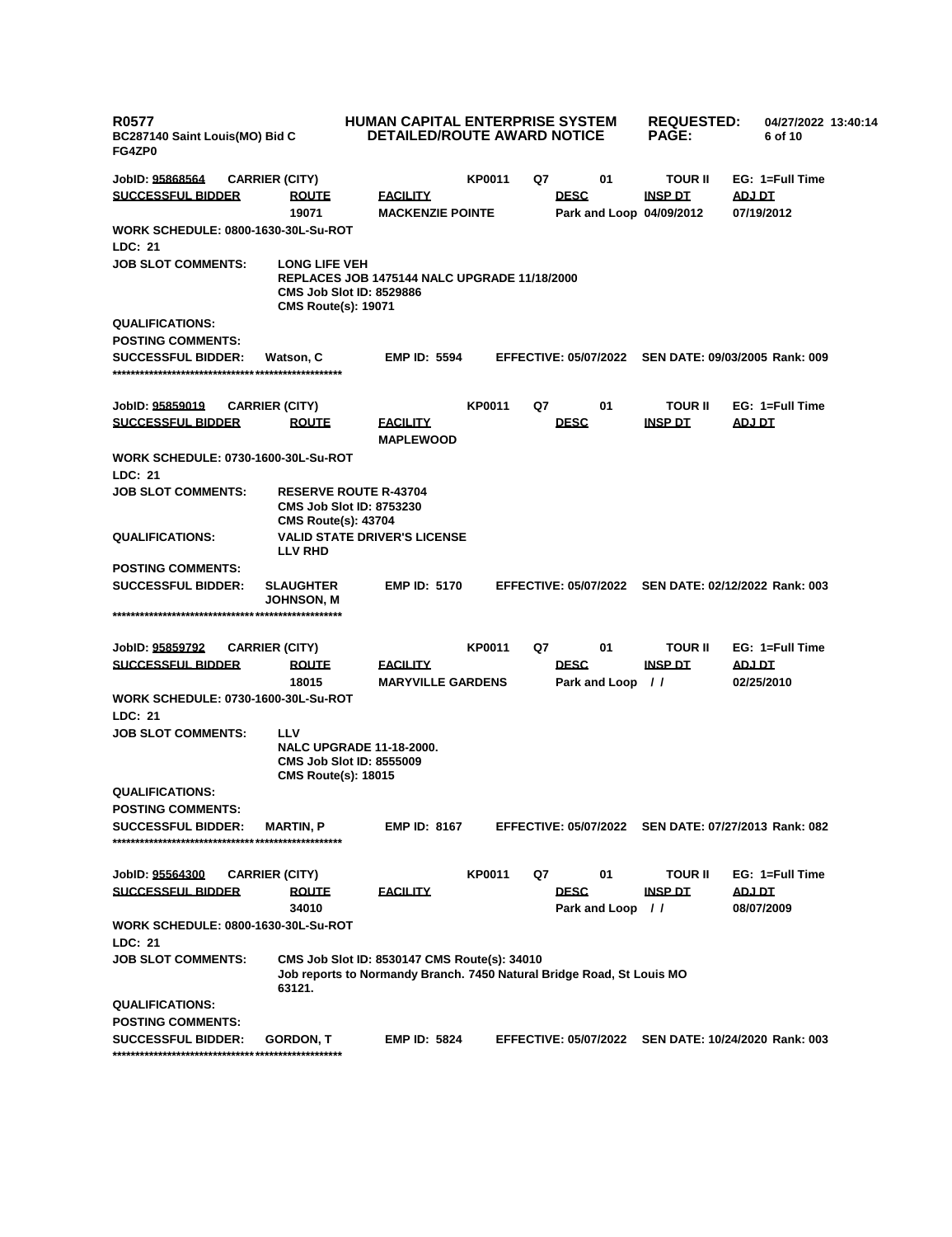**R0577 BC287140 Saint Louis(MO) Bid C FG4ZP0**

## **HUMAN CAPITAL ENTERPRISE SYSTEM DETAILED/ROUTE AWARD NOTICE**

**REQUESTED: 04/27/2022 13:40:14 PAGE: 7 of 10 JobID: 95609589 CARRIER TECHNICIAN KP0015 Q7 02 TOUR II EG: 1=Full Time NO SUCCESSFUL BIDDER ROUTE FACILITY DESC INSP DT ADJ DT 21004 NORMANDY Park and Loop / / 02/17/2012 21021 NORMANDY Park and Loop / / 02/17/2012 21027 NORMANDY Park and Loop** //

|                                            | 21030                                                                                           | <b>NORMANDY</b>                                 |                   |                                     | Park and Loop // |                          | 02/17/2012                     |
|--------------------------------------------|-------------------------------------------------------------------------------------------------|-------------------------------------------------|-------------------|-------------------------------------|------------------|--------------------------|--------------------------------|
|                                            | 21066                                                                                           | <b>NORMANDY</b>                                 |                   |                                     | Park and Loop // |                          | 02/17/2012                     |
| <b>WORK SCHEDULE: 0800-1630-30L-Su-ROT</b> |                                                                                                 |                                                 |                   |                                     |                  |                          |                                |
| <b>LDC: 21</b>                             |                                                                                                 |                                                 |                   |                                     |                  |                          |                                |
| <b>JOB SLOT COMMENTS:</b>                  | T-122(21704)<br><b>CMS Job Slot ID: 8529226</b>                                                 | CMS Route(s): 21027, 21030, 21066, 21004, 21021 |                   |                                     |                  |                          |                                |
| <b>QUALIFICATIONS:</b>                     |                                                                                                 |                                                 |                   |                                     |                  |                          |                                |
| <b>POSTING COMMENTS:</b>                   |                                                                                                 |                                                 |                   |                                     |                  |                          |                                |
| <b>NO SUCCESSFUL BIDDER:</b>               |                                                                                                 | <b>EMP ID: 0000</b>                             | <b>EFFECTIVE:</b> |                                     |                  | <b>SEN DATE:</b>         | <b>Rank: 000</b>               |
|                                            |                                                                                                 |                                                 |                   |                                     |                  |                          |                                |
| JobID: 95836751                            | <b>CARRIER (CITY)</b>                                                                           |                                                 | <b>KP0011</b>     | Q7                                  | 01               | <b>TOUR II</b>           | EG: 1=Full Time                |
| <b>NO SUCCESSFUL BIDDER</b>                | <b>ROUTE</b>                                                                                    | <b>EACILITY</b>                                 |                   | <b>DESC</b>                         |                  | <b>INSP DT</b>           | ADJ DT                         |
|                                            | 21038                                                                                           | <b>NORMANDY</b>                                 |                   |                                     | Park and Loop    | $\prime$                 | 02/17/2012                     |
| <b>WORK SCHEDULE: 0800-1630-30L-Su-ROT</b> |                                                                                                 |                                                 |                   |                                     |                  |                          |                                |
| <b>LDC: 21</b>                             |                                                                                                 |                                                 |                   |                                     |                  |                          |                                |
| <b>JOB SLOT COMMENTS:</b>                  | <b>LLV</b>                                                                                      |                                                 |                   |                                     |                  |                          |                                |
|                                            | <b>NALC UPGRADE 11/18/2000</b><br><b>CMS Job Slot ID: 8529209</b><br><b>CMS Route(s): 21038</b> |                                                 |                   |                                     |                  |                          |                                |
| <b>QUALIFICATIONS:</b>                     |                                                                                                 |                                                 |                   |                                     |                  |                          |                                |
| <b>POSTING COMMENTS:</b>                   |                                                                                                 |                                                 |                   |                                     |                  |                          |                                |
| <b>NO SUCCESSFUL BIDDER:</b>               |                                                                                                 | <b>EMP ID: 0000</b>                             | <b>EFFECTIVE:</b> |                                     |                  | <b>SEN DATE:</b>         | <b>Rank: 000</b>               |
|                                            |                                                                                                 |                                                 |                   |                                     |                  |                          |                                |
| JobID: 95684289                            | <b>CARRIER TECHNICIAN</b>                                                                       |                                                 | <b>KP0015</b>     | Q7                                  | 02               |                          | EG: 1=Full Time                |
| <b>SUCCESSFUL BIDDER</b>                   | <b>ROUTE</b>                                                                                    | <b>FACILITY</b>                                 |                   | <b>DESC</b>                         |                  | <b>INSP DT</b>           | <b>ADJ DT</b>                  |
|                                            | 37004                                                                                           | <b>NORTH COUNTY</b>                             |                   |                                     |                  | Park and Loop 09/14/2019 | 11/06/2019                     |
|                                            | 37017                                                                                           | <b>NORTH COUNTY</b>                             |                   |                                     |                  | Park and Loop 09/14/2019 | 11/06/2019                     |
|                                            | 37081                                                                                           | <b>NORTH COUNTY</b>                             |                   |                                     |                  | Park and Loop 09/14/2019 | 11/06/2019                     |
|                                            | 38005                                                                                           | <b>NORTH COUNTY</b>                             |                   | <b>Curbline</b><br><b>Motorized</b> |                  | 09/14/2019               | 11/06/2019                     |
|                                            | 38082                                                                                           | <b>NORTH COUNTY</b>                             |                   | <b>Curbline</b><br><b>Motorized</b> |                  | 09/14/2019               | 11/06/2019                     |
| <b>WORK SCHEDULE: 0800-1630-30L-Su-ROT</b> |                                                                                                 |                                                 |                   |                                     |                  |                          |                                |
| <b>LDC: 21</b>                             |                                                                                                 |                                                 |                   |                                     |                  |                          |                                |
| <b>JOB SLOT COMMENTS:</b>                  | U-185(38706)<br><b>CMS Job Slot ID: 8530456</b>                                                 | CMS Route(s): 37081, 37004, 38082, 37017, 38005 |                   |                                     |                  |                          |                                |
| <b>QUALIFICATIONS:</b>                     |                                                                                                 |                                                 |                   |                                     |                  |                          |                                |
| <b>POSTING COMMENTS:</b>                   |                                                                                                 |                                                 |                   |                                     |                  |                          |                                |
| <b>SUCCESSFUL BIDDER:</b>                  | <b>PEARSON, E</b>                                                                               | <b>EMP ID: 4223</b>                             |                   | <b>EFFECTIVE: 05/07/2022</b>        |                  |                          | SEN DATE: 05/08/2021 Rank: 003 |
|                                            |                                                                                                 |                                                 |                   |                                     |                  |                          |                                |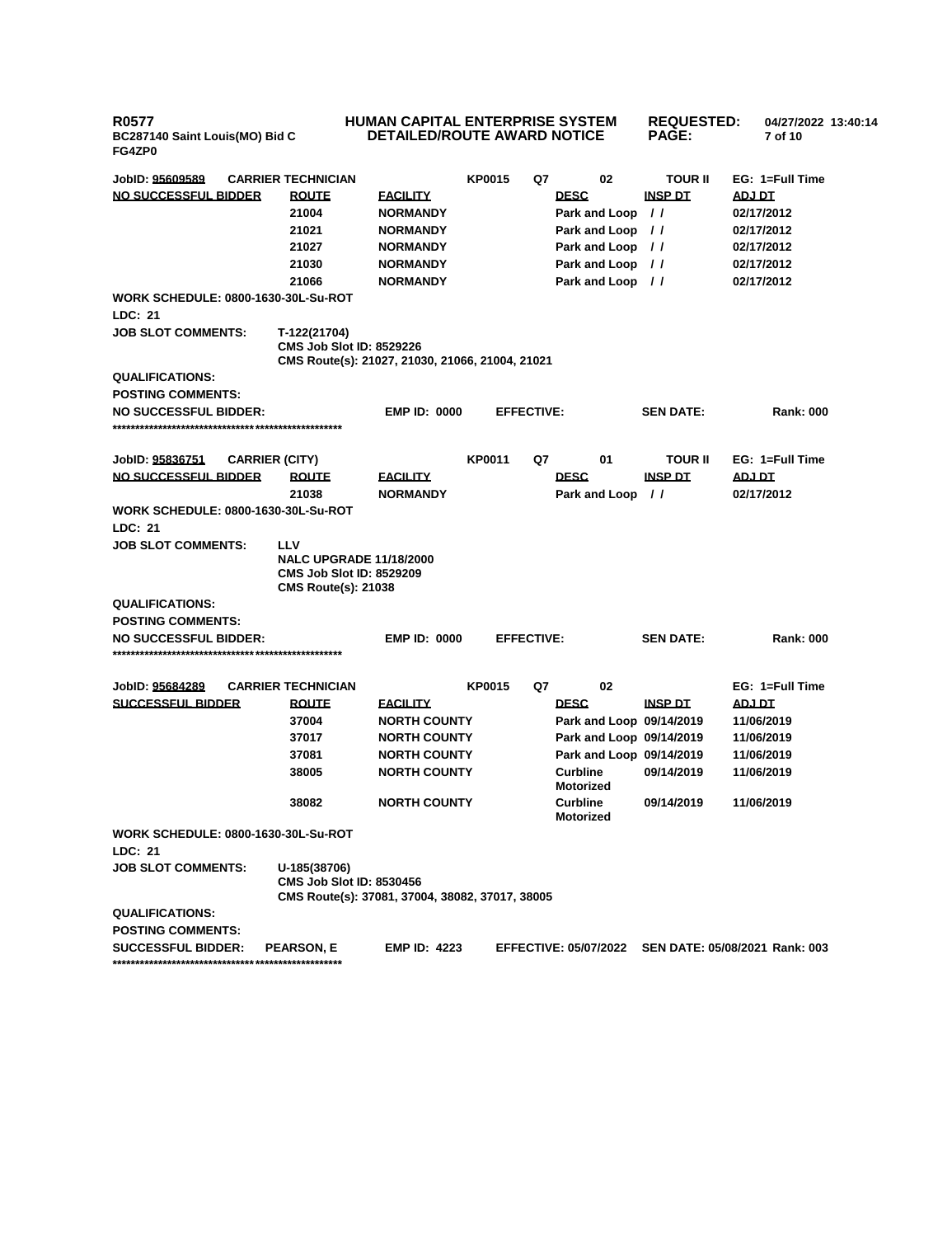| <b>R0577</b><br>BC287140 Saint Louis(MO) Bid C<br>FG4ZP0 |                                                                                       | <b>HUMAN CAPITAL ENTERPRISE SYSTEM</b><br><b>DETAILED/ROUTE AWARD NOTICE</b> | <b>REQUESTED:</b><br><b>PAGE:</b> |    | 04/27/2022 13:40:14<br>8 of 10                     |                                     |                             |                 |  |
|----------------------------------------------------------|---------------------------------------------------------------------------------------|------------------------------------------------------------------------------|-----------------------------------|----|----------------------------------------------------|-------------------------------------|-----------------------------|-----------------|--|
| JobID: 95880163                                          | <b>CARRIER (CITY)</b>                                                                 |                                                                              | <b>KP0011</b>                     | Q7 | 01                                                 | <b>TOUR II</b>                      |                             | EG: 1=Full Time |  |
| <b>SUCCESSFUL BIDDER</b>                                 | <b>ROUTE</b><br>37093                                                                 | <b>FACILITY</b><br><b>NORTH COUNTY</b>                                       |                                   |    | <b>DESC</b><br>Park and Loop 09/14/2019            | <b>INSP DT</b>                      | ADJ DT<br>11/06/2019        |                 |  |
| <b>WORK SCHEDULE: 0800-1630-30L-Su-ROT</b>               |                                                                                       |                                                                              |                                   |    |                                                    |                                     |                             |                 |  |
| <b>LDC: 21</b>                                           |                                                                                       |                                                                              |                                   |    |                                                    |                                     |                             |                 |  |
| <b>JOB SLOT COMMENTS:</b>                                | <b>CMS Job Slot ID: 8529596</b><br><b>CMS Route(s): 37093</b>                         |                                                                              |                                   |    |                                                    |                                     |                             |                 |  |
| <b>QUALIFICATIONS:</b>                                   |                                                                                       |                                                                              |                                   |    |                                                    |                                     |                             |                 |  |
| <b>POSTING COMMENTS:</b>                                 |                                                                                       |                                                                              |                                   |    |                                                    |                                     |                             |                 |  |
| <b>SUCCESSFUL BIDDER:</b>                                | <b>ROBERTS, A</b>                                                                     | <b>EMP ID: 2280</b>                                                          |                                   |    | <b>EFFECTIVE: 05/07/2022</b>                       | SEN DATE: 07/27/2013 Rank: 130      |                             |                 |  |
| JobID: <u>95808811</u>                                   | <b>CARRIER (CITY)</b>                                                                 |                                                                              | <b>KP0011</b>                     | Q7 | 01                                                 | <b>TOUR II</b>                      |                             | EG: 1=Full Time |  |
| <b>SUCCESSFUL BIDDER</b>                                 | <b>ROUTE</b><br>32016                                                                 | <b>FACILITY</b><br><b>OLIVETTE</b>                                           |                                   |    | <b>DESC</b><br>Park and Loop 09/14/2019            | <b>INSP DT</b>                      | <b>ADJ DT</b><br>11/06/2019 |                 |  |
| <b>WORK SCHEDULE: 0730-1600-30L-Su-ROT</b>               |                                                                                       |                                                                              |                                   |    |                                                    |                                     |                             |                 |  |
| LDC: 21                                                  |                                                                                       |                                                                              |                                   |    |                                                    |                                     |                             |                 |  |
| <b>JOB SLOT COMMENTS:</b>                                | <b>CMS Job Slot ID: 8529303</b><br><b>CMS Route(s): 32016</b>                         |                                                                              |                                   |    |                                                    |                                     |                             |                 |  |
| <b>QUALIFICATIONS:</b>                                   |                                                                                       |                                                                              |                                   |    |                                                    |                                     |                             |                 |  |
| <b>POSTING COMMENTS:</b>                                 |                                                                                       |                                                                              |                                   |    |                                                    |                                     |                             |                 |  |
| <b>SUCCESSFUL BIDDER:</b>                                | <b>HAYES, A</b>                                                                       | <b>EMP ID: 7085</b>                                                          |                                   |    | <b>EFFECTIVE: 05/07/2022</b>                       | SEN DATE: 06/08/2019 Rank: 071      |                             |                 |  |
| JobID: 95596728                                          | <b>CARRIER (CITY)</b>                                                                 |                                                                              | <b>KP0011</b>                     | Q7 | 01                                                 | <b>TOUR II</b>                      |                             | EG: 1=Full Time |  |
| <b>SUCCESSFUL BIDDER</b>                                 | <b>ROUTE</b><br>28058                                                                 | <b>FACILITY</b><br><b>SAPPINGTON</b>                                         |                                   |    | <b>DESC</b><br><b>Curbline</b>                     | <b>INSP DT</b><br>$\prime$ $\prime$ | <b>ADJ DT</b><br>07/20/2011 |                 |  |
|                                                          |                                                                                       |                                                                              |                                   |    | <b>Motorized</b>                                   |                                     |                             |                 |  |
| <b>WORK SCHEDULE: 0800-1630-30L-Su-ROT</b><br>LDC: 21    |                                                                                       |                                                                              |                                   |    |                                                    |                                     |                             |                 |  |
| <b>JOB SLOT COMMENTS:</b>                                | <b>FFV</b>                                                                            |                                                                              |                                   |    |                                                    |                                     |                             |                 |  |
|                                                          | <b>CMS Job Slot ID: 8529676</b><br><b>CMS Route(s): 28058</b>                         | <b>NALC UPGRADE 11/18/2000</b>                                               |                                   |    |                                                    |                                     |                             |                 |  |
| <b>QUALIFICATIONS:</b>                                   |                                                                                       |                                                                              |                                   |    |                                                    |                                     |                             |                 |  |
| <b>POSTING COMMENTS:</b>                                 |                                                                                       |                                                                              |                                   |    |                                                    |                                     |                             |                 |  |
| <b>SUCCESSFUL BIDDER:</b>                                | Leonard. T                                                                            | <b>EMP ID: 6961</b>                                                          |                                   |    | <b>EFFECTIVE: 05/07/2022</b>                       | SEN DATE: 08/20/1994 Rank: 052      |                             |                 |  |
| JobID: 95644595                                          | <b>CARRIER (CITY)</b>                                                                 |                                                                              | <b>KP0011</b>                     | Q7 | 01                                                 | <b>TOUR II</b>                      |                             | EG: 1=Full Time |  |
| <b>SUCCESSFUL BIDDER</b>                                 | <b>ROUTE</b><br>28019                                                                 | <b>FACILITY</b><br><b>SAPPINGTON</b>                                         |                                   |    | <b>DESC</b><br><b>Curbline</b><br><b>Motorized</b> | <b>INSP DT</b><br>$\prime\prime$    | ADJ DT<br>07/20/2011        |                 |  |
| <b>WORK SCHEDULE: 0800-1630-30L-Su-ROT</b>               |                                                                                       |                                                                              |                                   |    |                                                    |                                     |                             |                 |  |
| LDC: 21                                                  |                                                                                       |                                                                              |                                   |    |                                                    |                                     |                             |                 |  |
| <b>JOB SLOT COMMENTS:</b>                                | <b>LONG LIFE VEH</b><br><b>CMS Job Slot ID: 8529671</b><br><b>CMS Route(s): 28019</b> | REPLACES JOB 1474738 NALC UPGRADE 11/18/2000                                 |                                   |    |                                                    |                                     |                             |                 |  |
| <b>QUALIFICATIONS:</b>                                   | <b>LLV RHD</b>                                                                        | <b>VALID STATE DRIVER'S LICENSE</b>                                          |                                   |    |                                                    |                                     |                             |                 |  |
| <b>POSTING COMMENTS:</b>                                 |                                                                                       |                                                                              |                                   |    |                                                    |                                     |                             |                 |  |
| <b>SUCCESSFUL BIDDER:</b>                                | Goheen, M                                                                             | <b>EMP ID: 5025</b>                                                          |                                   |    | <b>EFFECTIVE: 05/07/2022</b>                       | SEN DATE: 03/01/1997 Rank: 009      |                             |                 |  |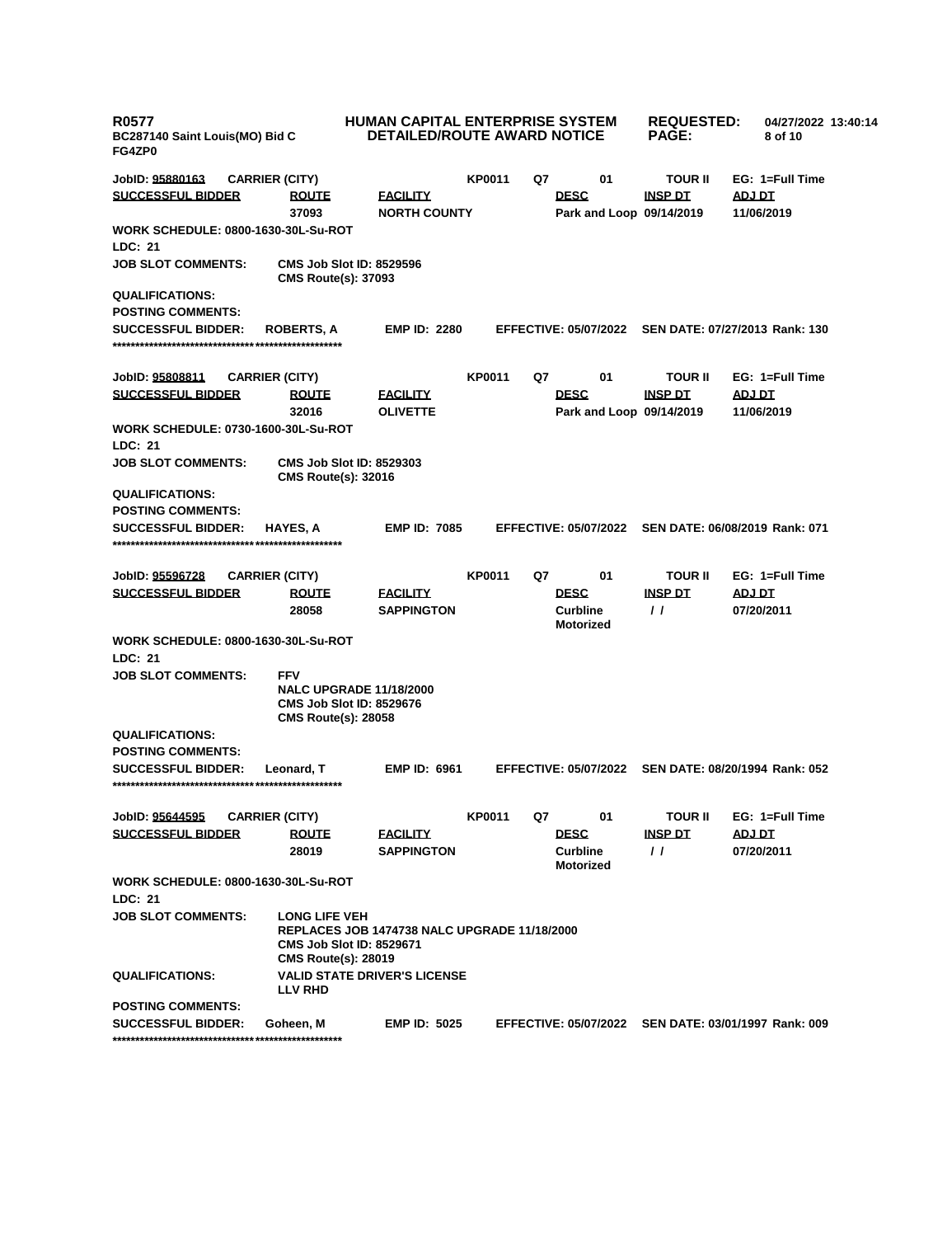| <b>R0577</b><br>BC287140 Saint Louis(MO) Bid C<br>FG4ZP0 |                                                                                                                      | <b>HUMAN CAPITAL ENTERPRISE SYSTEM</b><br><b>DETAILED/ROUTE AWARD NOTICE</b> |               |                   |                              | <b>REQUESTED:</b><br><b>PAGE:</b> | 04/27/2022 13:40:14<br>9 of 10                       |
|----------------------------------------------------------|----------------------------------------------------------------------------------------------------------------------|------------------------------------------------------------------------------|---------------|-------------------|------------------------------|-----------------------------------|------------------------------------------------------|
| JobID: 71523608                                          | <b>CARRIER (CITY)</b>                                                                                                |                                                                              | <b>KP0011</b> | Q7                | 01                           | <b>TOUR II</b>                    | EG: 1=Full Time                                      |
| <b>SUCCESSFUL BIDDER</b>                                 | <b>ROUTE</b>                                                                                                         | <u>FACILITY</u><br><b>SOUTHWEST</b>                                          |               |                   | <b>DESC</b>                  | <b>INSP DT</b>                    | ADJ DT                                               |
| <b>WORK SCHEDULE: 0800-1630-30L-Su-ROT</b><br>LDC: 21    |                                                                                                                      |                                                                              |               |                   |                              |                                   |                                                      |
| <b>JOB SLOT COMMENTS:</b>                                | RESERVE ROUTE R-39790 As per Addendum Pre Arb Settlement 8/18/2005                                                   |                                                                              |               |                   |                              |                                   |                                                      |
| <b>QUALIFICATIONS:</b>                                   |                                                                                                                      |                                                                              |               |                   |                              |                                   |                                                      |
| <b>POSTING COMMENTS:</b>                                 |                                                                                                                      |                                                                              |               |                   |                              |                                   |                                                      |
| <b>SUCCESSFUL BIDDER:</b>                                | <b>MARKOVICH, N</b>                                                                                                  | <b>EMP ID: 7233</b>                                                          |               |                   | <b>EFFECTIVE: 05/07/2022</b> |                                   | SEN DATE: 04/23/2022 Rank: 013                       |
| JobID: 95512619                                          | <b>CARRIER (CITY)</b>                                                                                                |                                                                              | <b>KP0011</b> | Q7                | 01                           | <b>TOUR II</b>                    | EG: 1=Full Time                                      |
| <b>SUCCESSFUL BIDDER</b>                                 | <b>ROUTE</b>                                                                                                         | <u>FACILITY</u>                                                              |               |                   | <b>DESC</b>                  | <b>INSP DT</b>                    | <b>ADJ DT</b>                                        |
| WORK SCHEDULE: 0800-1630-30L-Su-ROT                      | 09036                                                                                                                | <b>SOUTHWEST</b>                                                             |               |                   | Park and Loop 05/06/2006     |                                   | 02/24/2012                                           |
| LDC: 21<br><b>JOB SLOT COMMENTS:</b>                     | <b>CMS Job Slot ID: 8529999</b><br><b>CMS Route(s): 09036</b>                                                        |                                                                              |               |                   |                              |                                   |                                                      |
| <b>QUALIFICATIONS:</b>                                   |                                                                                                                      |                                                                              |               |                   |                              |                                   |                                                      |
| <b>POSTING COMMENTS:</b>                                 |                                                                                                                      |                                                                              |               |                   |                              |                                   |                                                      |
| <b>SUCCESSFUL BIDDER:</b>                                | <b>BARBIAN, C</b>                                                                                                    | <b>EMP ID: 3542</b>                                                          |               |                   | <b>EFFECTIVE: 05/07/2022</b> |                                   | SEN DATE: 06/08/2019 Rank: 006                       |
| JobID: 95670465                                          | <b>CARRIER TECHNICIAN</b>                                                                                            |                                                                              | <b>KP0015</b> | Q7                | 02                           | <b>TOUR II</b>                    | EG: 1=Full Time                                      |
| <b>NO SUCCESSFUL BIDDER</b>                              | <b>ROUTE</b>                                                                                                         | <u>FACILITY</u>                                                              |               |                   | <b>DESC</b>                  | <b>INSP DT</b>                    | <u>ADJ DT</u>                                        |
|                                                          | 30048                                                                                                                | UNIVERSITY CITY                                                              |               |                   | Park and Loop 09/27/2008     |                                   | 02/25/2010                                           |
|                                                          | 30073                                                                                                                | UNIVERSITY CITY                                                              |               |                   | Park and Loop 09/27/2008     |                                   | 02/25/2010                                           |
|                                                          | 30085                                                                                                                | UNIVERSITY CITY                                                              |               |                   | Park and Loop 09/27/2008     |                                   | 02/25/2010                                           |
|                                                          | 30088                                                                                                                | UNIVERSITY CITY                                                              |               |                   | Park and Loop 09/27/2008     |                                   | 02/25/2010                                           |
|                                                          | 30011                                                                                                                | UNIVERSITY CITY                                                              |               |                   | Park and Loop 09/27/2008     |                                   | 02/25/2010                                           |
| WORK SCHEDULE: 0800-1630-30L-Su-ROT<br><b>LDC: 21</b>    |                                                                                                                      |                                                                              |               |                   |                              |                                   |                                                      |
| <b>JOB SLOT COMMENTS:</b>                                | T-211(30707)                                                                                                         |                                                                              |               |                   |                              |                                   |                                                      |
|                                                          | <b>NALC UPGRADE 11/18/2000</b><br><b>CMS Job Slot ID: 1482731</b><br>CMS Route(s): 30073, 30011, 30048, 30085, 30088 |                                                                              |               |                   |                              |                                   |                                                      |
| <b>QUALIFICATIONS:</b>                                   |                                                                                                                      |                                                                              |               |                   |                              |                                   |                                                      |
| <b>POSTING COMMENTS:</b>                                 |                                                                                                                      |                                                                              |               |                   |                              |                                   |                                                      |
| NO SUCCESSEUL BIDDER:                                    |                                                                                                                      | <b>EMP ID: 0000</b>                                                          |               | <b>EFFECTIVE:</b> |                              | <b>SEN DATE:</b>                  | <b>Rank: 000</b>                                     |
| JobID: 71148644                                          | <b>CARRIER (CITY)</b>                                                                                                |                                                                              | <b>KP0011</b> | Q7                | 01                           | <b>TOUR II</b>                    | EG: 1=Full Time                                      |
| <b>SUCCESSFUL BIDDER</b>                                 | <b>ROUTE</b>                                                                                                         | <b>FACILITY</b><br><b>FREDERICK N WEATHERS</b>                               |               |                   | <b>DESC</b>                  | <b>INSP DT</b>                    | <b>ADJ DT</b>                                        |
| <b>WORK SCHEDULE: 0800-1630-30L-Su-ROT</b><br>LDC: 21    |                                                                                                                      |                                                                              |               |                   |                              |                                   |                                                      |
| <b>JOB SLOT COMMENTS:</b>                                | <b>Reserve Carrier Position: 12711</b><br>Replaces position 95829693                                                 |                                                                              |               |                   |                              |                                   |                                                      |
| <b>QUALIFICATIONS:</b>                                   |                                                                                                                      |                                                                              |               |                   |                              |                                   |                                                      |
| <b>POSTING COMMENTS:</b>                                 |                                                                                                                      |                                                                              |               |                   |                              |                                   |                                                      |
| <b>SUCCESSFUL BIDDER:</b>                                | <b>BUTLER, R</b>                                                                                                     | <b>EMP ID: 4267</b>                                                          |               |                   |                              |                                   | EFFECTIVE: 05/07/2022 SEN DATE: 02/12/2022 Rank: 011 |